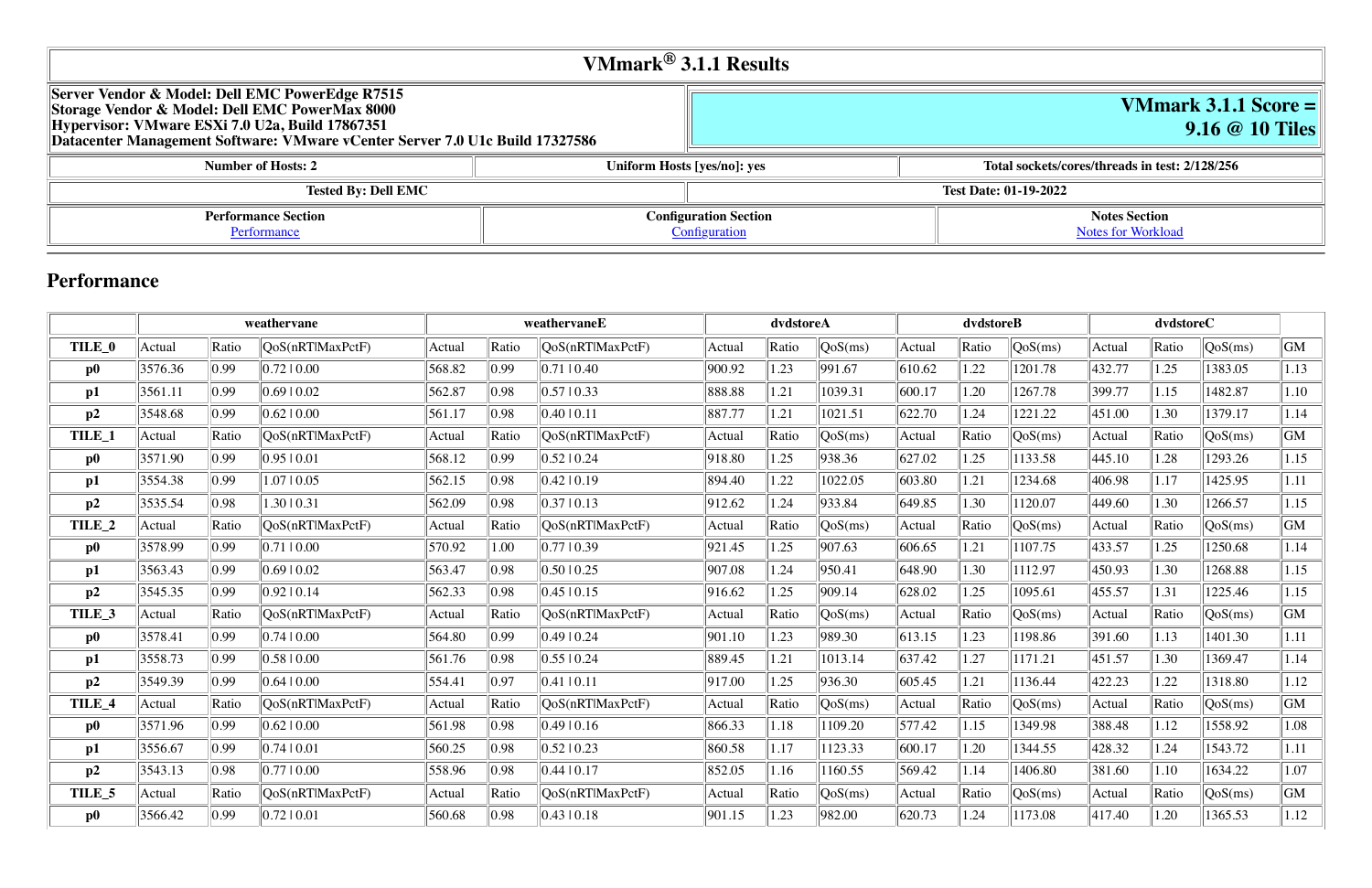| p1            | 3546.59 | 0.99           | 0.59 0.00                               | 558.97 | 0.98           | 0.4010.15        |                                 | 930.23 | 1.27  | 885.70          | 660.25 | 1.32  | 1067.06          | 461.30          | 1.33  | 1201.16 | 1.16 |
|---------------|---------|----------------|-----------------------------------------|--------|----------------|------------------|---------------------------------|--------|-------|-----------------|--------|-------|------------------|-----------------|-------|---------|------|
| p2            | 3543.66 | 0.98           | 0.6910.01                               | 558.87 | 0.98           | 0.4610.15        |                                 | 893.80 | 1.22  | 1016.78         | 589.02 | 1.18  | 1210.69          | 408.77          | 1.18  | 1417.22 | 1.10 |
| TILE_6        | Actual  | Ratio          | QoS(nRTlMaxPctF)                        | Actual | Ratio          | QoS(nRTlMaxPctF) |                                 | Actual | Ratio | QoS(ms)         | Actual | Ratio | QoS(ms)          | Actual          | Ratio | QoS(ms) | GM   |
| $\bf p0$      | 3578.52 | 0.99           | 0.71 0.01                               | 561.72 | 0.98           | 0.49 0.19        |                                 | 868.52 | 1.18  | 1086.30         | 610.65 | 1.22  | 1292.75          | 419.73          | 1.21  | 1489.28 | 1.11 |
| $\mathbf{p1}$ | 3562.87 | 0.99           | $0.63 \pm 0.01$                         | 562.96 | 0.98           | 0.36 0.08        |                                 | 886.48 | 1.21  | 1047.98         | 592.98 | 1.18  | 1285.24          | 420.65          | 1.21  | 1463.53 | 1.11 |
| p2            | 3546.74 | 0.99           | 0.5810.00                               | 560.75 | 0.98           | 0.54 0.18        |                                 | 905.65 | 1.23  | 974.47          | 617.85 | 1.23  | 1175.26          | 415.35          | 1.20  | 1350.95 | 1.12 |
| TILE_7        | Actual  | Ratio          | QoS(nRTlMaxPctF)                        | Actual | Ratio          | QoS(nRTlMaxPctF) |                                 | Actual | Ratio | QoS(ms)         | Actual | Ratio | QoS(ms)          | Actual          | Ratio | QoS(ms) | GM   |
| $\bf p0$      | 3569.07 | 0.99           | 0.5610.01                               | 573.12 | 1.00           | 0.8010.44        |                                 | 829.33 | 1.13  | 1233.77         | 580.38 | 1.16  | 1463.18          | 391.20          | 1.13  | 1692.45 | 1.08 |
| p1            | 3557.63 | 0.99           | 0.74 10.03                              | 567.88 | 0.99           | 0.4010.25        |                                 | 843.33 | 1.15  | 1201.85         | 557.55 | 1.11  | 1480.53          | 374.45          | 1.08  | 1705.23 | 1.06 |
| p2            | 3543.33 | 0.98           | 0.73 0.01                               | 564.25 | 0.99           | 0.57 0.28        |                                 | 830.42 | 1.13  | 1245.26         | 561.98 | 1.12  | 1456.08          | 391.35          | 1.13  | 1687.46 | 1.07 |
| TILE_8        | Actual  | Ratio          | QoS(nRTlMaxPctF)                        | Actual | Ratio          | QoS(nRTlMaxPctF) |                                 | Actual | Ratio | QoS(ms)         | Actual | Ratio | QoS(ms)          | Actual          | Ratio | QoS(ms) | GM   |
| $\bf p0$      | 3573.29 | $ 0.99\rangle$ | 0.6910.00                               | 571.12 | 1.00           | 0.94 0.62        |                                 | 906.48 | 1.23  | 959.21          | 665.73 | 1.33  | 1122.46          | 465.60          | 1.34  | 1290.36 | 1.17 |
| p1            | 3552.53 | 0.99           | 0.62 0.00                               | 569.35 | 1.00           | 0.89 0.55        |                                 | 918.42 | 1.25  | 916.12          | 600.83 | 1.20  | 1132.61          | 427.12          | 1.23  | 1287.79 | 1.13 |
| p2            | 3543.45 | 0.98           | 0.67 0.01                               | 564.16 | 0.99           | 0.41  0.16       |                                 | 913.67 | 1.24  | 935.58          | 649.33 | 1.30  | 1107.38          | 450.88          | 1.30  | 1275.68 | 1.15 |
| TILE_9        | Actual  | Ratio          | QoS(nRTlMaxPctF)                        | Actual | Ratio          | QoS(nRT MaxPctF) |                                 | Actual | Ratio | QoS(ms)         | Actual | Ratio | QoS(ms)          | Actual          | Ratio | QoS(ms) | GM   |
| $\bf p0$      | 3571.04 | 0.99           | 0.50 0.00                               | 569.83 | 1.00           | 0.77 0.41        |                                 | 869.02 | 1.18  | 1097.34         | 605.17 | 1.21  | 1325.72          | 432.93          | 1.25  | 1509.30 | 1.12 |
| p1            | 3557.51 | 0.99           | 0.51 0.00                               | 566.97 | 0.99           | 0.4010.14        |                                 | 893.85 | 1.22  | 1012.52         | 601.10 | 1.20  | 1235.22          | 393.55          | 1.13  | 1399.25 | 1.10 |
| p2            | 3540.38 | 0.98           | 0.5310.00                               | 563.98 | $ 0.99\rangle$ | 0.46 0.27        |                                 | 849.88 | 1.16  | 1149.99         | 601.83 | 1.20  | 1344.90          | 427.73          | 1.23  | 1534.49 | 1.11 |
| p0_score:     | 11.21   |                |                                         |        |                |                  |                                 |        |       |                 |        |       |                  |                 |       |         |      |
| p1_score:     | 11.18   |                |                                         |        |                |                  |                                 |        |       |                 |        |       |                  |                 |       |         |      |
| p2_score:     | 11.17   |                |                                         |        |                |                  |                                 |        |       |                 |        |       |                  |                 |       |         |      |
|               |         |                | Infrastructure_Operations_Scores:       |        |                |                  | vMotion                         |        |       | <b>SVMotion</b> |        |       | XVMotion         |                 |       | Deploy  |      |
|               |         |                | Completed_Ops_PerHour                   |        |                |                  | 28.00<br>24.00<br> 20.00        |        |       |                 |        | 6.50  |                  |                 |       |         |      |
|               |         |                | Avg_Seconds_To_Complete                 |        |                |                  | 7.58                            |        |       | 101.25          |        |       | 114.02           |                 |       | 523.85  |      |
|               |         |                | <b>Failures</b>                         |        |                |                  | 0.00                            |        |       | 0.00            |        |       | 0.00             |                 |       | 0.00    |      |
|               |         |                | Ratio                                   |        |                |                  | 1.08                            |        |       | 1.33            |        |       | 1.11             |                 |       | 0.81    |      |
|               |         |                | Number_Of_Threads                       |        |                |                  |                                 |        |       |                 |        |       |                  |                 |       |         |      |
|               |         |                | <b>Summary</b>                          |        |                |                  | Run_Is_Compliant                |        |       |                 |        |       |                  | Turbo_Setting:0 |       |         |      |
|               |         |                |                                         |        |                |                  | Number_Of_Compliance_Issues(0)* |        |       |                 |        |       | Median_Phase(p1) |                 |       |         |      |
|               |         |                | Unreviewed_VMmark3_Applications_Score   |        |                |                  | 11.18                           |        |       |                 |        |       |                  |                 |       |         |      |
|               |         |                | Unreviewed_VMmark3_Infrastructure_Score |        |                | 1.07             |                                 |        |       |                 |        |       |                  |                 |       |         |      |
|               |         |                | Unreviewed_VMmark3_Score                |        |                | 9.16             |                                 |        |       |                 |        |       |                  |                 |       |         |      |
|               |         |                |                                         |        |                |                  |                                 |        |       |                 |        |       |                  |                 |       |         |      |

# **Configuration**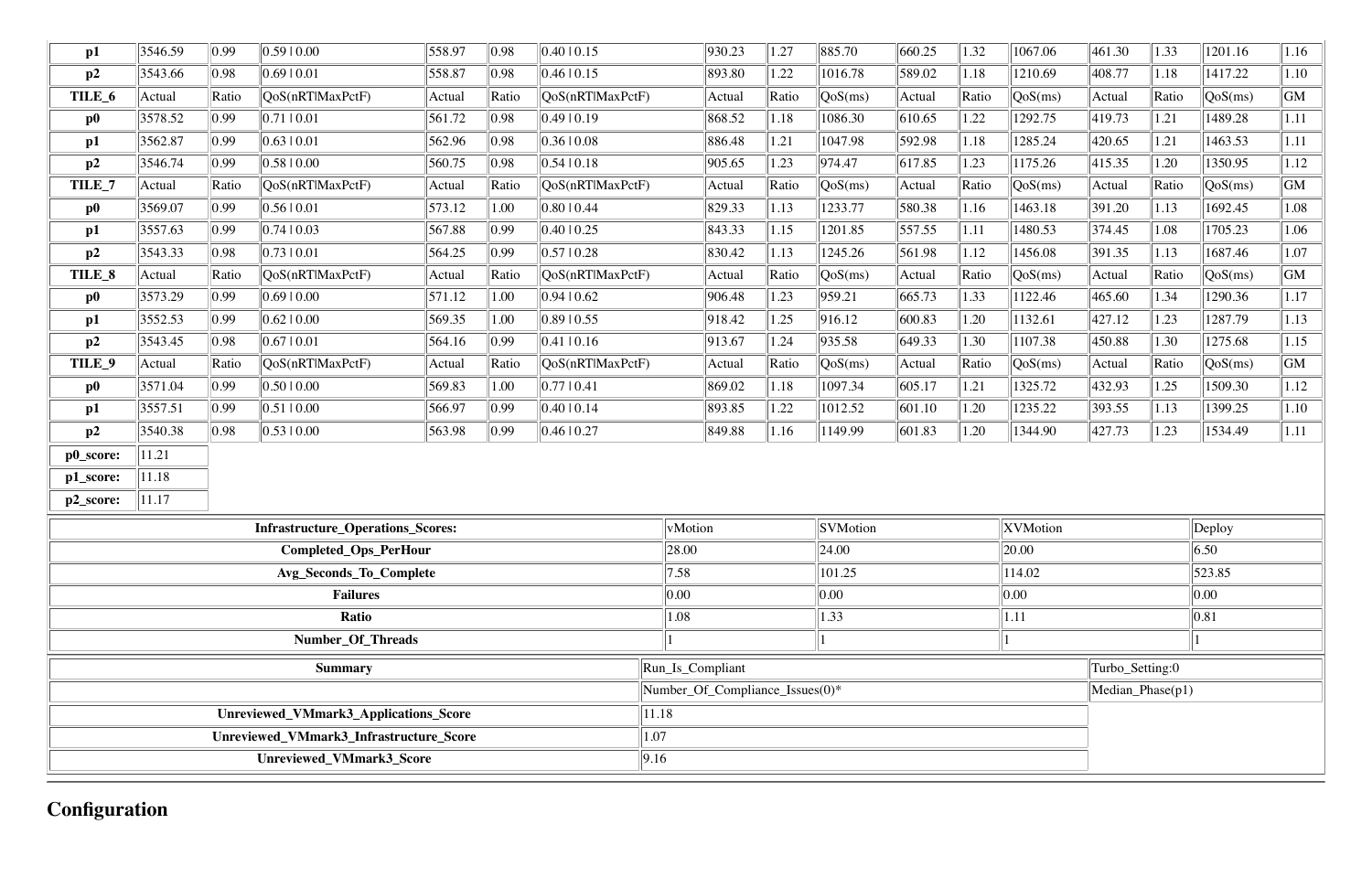|                                                                                                                  | <b>Virtualization Software</b>                            |
|------------------------------------------------------------------------------------------------------------------|-----------------------------------------------------------|
| Hypervisor Vendor,<br>Product, Version, and Build /<br>Availability Date (MM-DD-<br>YYYY)                        | VMware ESXi 7.0 U2a, Build 17867351 / 04-29-2021          |
| Datacenter Management<br>Software Vendor,<br>Product, Version, and Build /<br>Availability Date (MM-DD-<br>YYYY) | VMware vCenter Server 7.0 U1c Build 17327586 / 12-17-2020 |
| Supplemental Software                                                                                            | None                                                      |
|                                                                                                                  | <b>Servers</b>                                            |
| Number of Servers in System<br><b>Under Test</b><br>(all subsequent fields in this<br>section are per server)    |                                                           |
| Server Manufacturer and Model                                                                                    | $\Delta$ Dell EMC PowerEdge R7515                         |
| Processor Vendor and Model                                                                                       | AMD EPYC 7742                                             |
| Processor Speed (GHz) / Turbo<br>Boost Speed (GHz)                                                               | 2.25/3.4                                                  |
| <b>Total Sockets/Total Cores/Total</b><br>Threads                                                                | 1 Sockets / 64 Cores / 128 Threads                        |
| Primary CPU Cache                                                                                                | $32KB I + 32 KB D$ on chip per core                       |
| Secondary CPU Cache                                                                                              | 512 KB I+D on chip per core                               |
| Other CPU Cache                                                                                                  | 256 MB I+D on chip per chip, 16 MB shared / 4 cores       |
| <b>BIOS</b> Version                                                                                              | 2.5.5                                                     |
| Memory Size (in GB, Number<br>of DIMMs)                                                                          | 1024,16                                                   |
| Memory Type and Speed                                                                                            | 64 GB 2Rx4 DDR4-3200                                      |
| Disk Subsystem Type                                                                                              | <b>FC SAN</b>                                             |
| Number of Disk Controllers                                                                                       |                                                           |
| Disk Controller Vendors and<br>Models                                                                            | Dell HBA330 Mini(Embedded)                                |
| <b>Total Number of Physical Disks</b><br>for Hypervisor                                                          |                                                           |
| Disk Vendors, Models,<br>Capacities, and Speeds                                                                  | Dell, MTFDDAK480TDN, 480GB SSD                            |
| Number of Host Bus Adapters                                                                                      |                                                           |
| Host Bus Adapter Vendors and<br>Models                                                                           | QLogic QLE2692                                            |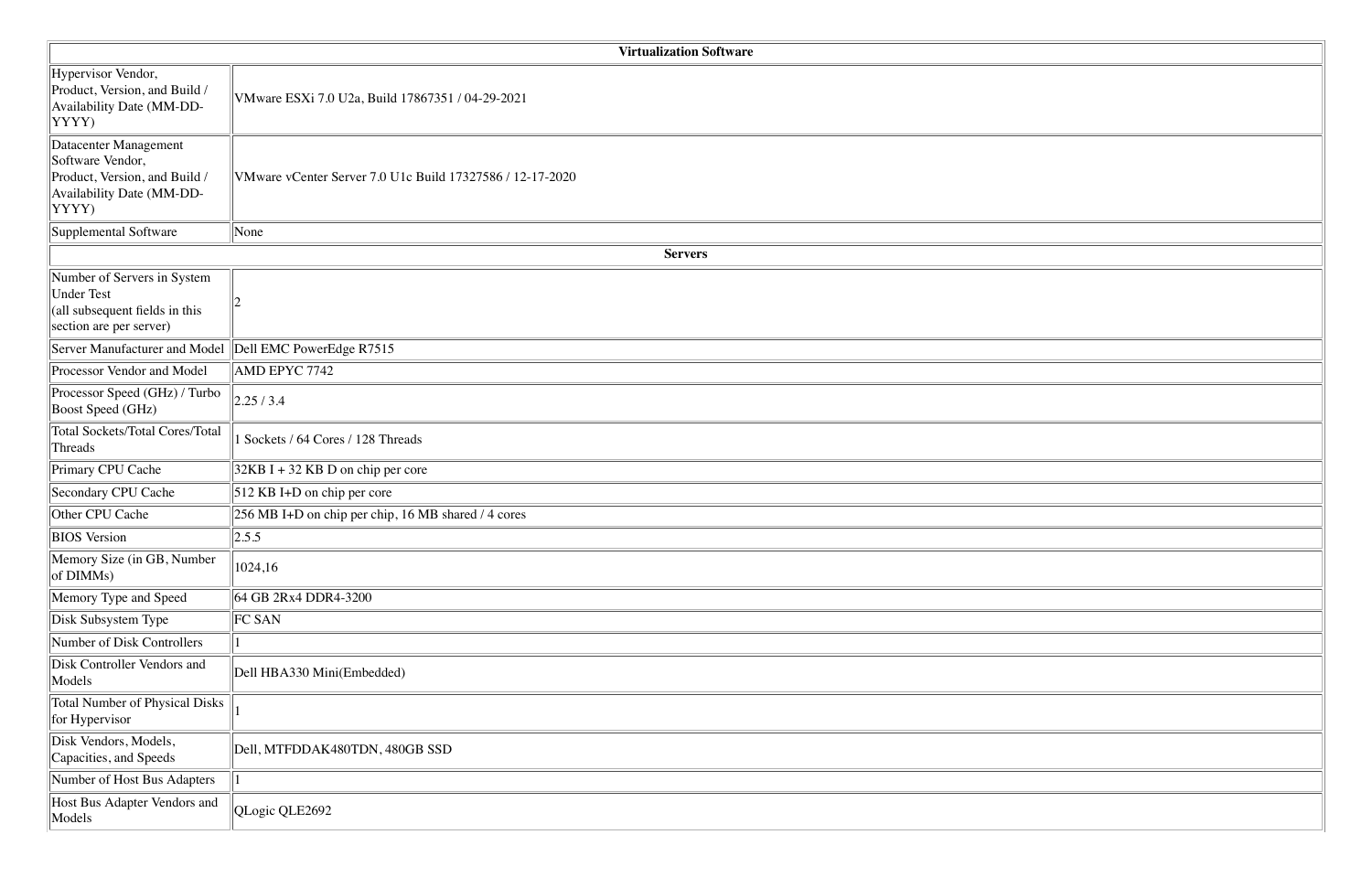| Number of Network Controllers $\ 2\ $                                        |                                                                    |
|------------------------------------------------------------------------------|--------------------------------------------------------------------|
| Network Controller Vendors and<br>Models                                     | 2x Mellanox ConnectX-5 Ex 100 GbE Dual-port                        |
| Other Hardware                                                               | None                                                               |
| Other Software                                                               | None                                                               |
| Hardware Availability Date<br>(MM-DD-YYYY)                                   | $ 08-13-2019 $                                                     |
| <b>BIOS</b> Availability Date (MM-<br>DD-YYYY)                               | 10-07-2021                                                         |
| Software Availability Date<br>(MM-DD-YYYY)                                   | $ 04-29-2021$                                                      |
|                                                                              | <b>Network</b>                                                     |
| Network Switch Vendors and<br>Models                                         | 1x Dell EMC PowerSwitch Z9100-ON 100GbE Switch                     |
| Network Speed                                                                | 1 x 100Gbps for vMotion Traffic<br>1 x 100Gbps for VM traffic      |
|                                                                              | <b>Primary Storage</b>                                             |
| Storage Category                                                             | FC SAN                                                             |
| Storage Vendors, Models, and<br><b>Firmware Versions</b>                     | Dell EMC PowerMax 8000                                             |
| <b>Storage Configuration Summary</b>                                         | • 1x 50TB LUN for VMs, Deploy Source and Infrastructure Operations |
|                                                                              | <b>Datacenter Management Server</b>                                |
| System Model                                                                 | Dell EMC PowerEdge R7525                                           |
| Processor Vendor and Model                                                   | AMD EPYC 7763                                                      |
| Processor Speed (GHz)                                                        | $\vert$ 2.45 /3.50                                                 |
| Total Sockets/Total Cores/Total<br>Threads                                   | 2 Sockets/ 128 Cores/ 256 Threads                                  |
| Memory Size (in GB, Number<br>of DIMMs)                                      | 2048, 32                                                           |
| Network Controller(s) Vendors<br>and Models                                  | $\vert$ 2 x Mellanox ConnectX-5 Ex 100 GbE Dual-port               |
| Virtual Center VM Operating<br>System, Version, Bitness, and<br>Service Pack | VMware ESXi 7.0 U2a, Build 17867351                                |
| Virtual Center VM Number of<br>vCPUs                                         |                                                                    |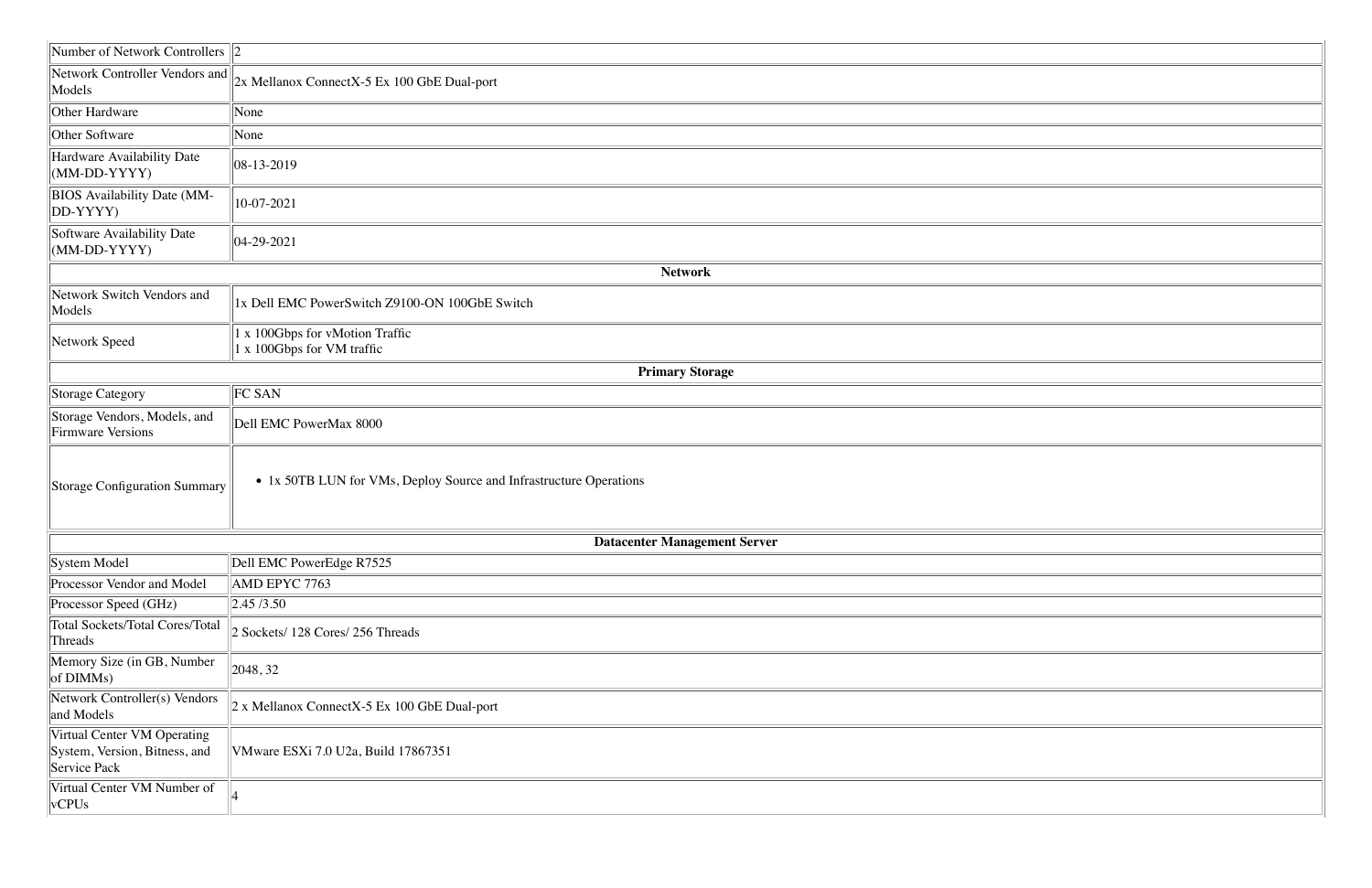| Virtual Center VM Virtual<br>Memory (in GB)                                  | 19                                                                                                                   |
|------------------------------------------------------------------------------|----------------------------------------------------------------------------------------------------------------------|
| Virtual Center VM Operating<br>System, Version, Bitness, and<br>Service Pack | VMware vCenter Server 7.0 U1c Build 17327586                                                                         |
| Other Hardware                                                               | None                                                                                                                 |
| <b>Other Software</b>                                                        | None                                                                                                                 |
|                                                                              | <b>Clients</b>                                                                                                       |
| <b>Total Number of Virtual</b><br><b>Clients / Virtual Client</b><br>Hosts   | 11/2                                                                                                                 |
| System Model(s)                                                              | 2x Dell EMC PowerEdge R7525                                                                                          |
| Processor Vendor(s) and<br>Model(s)                                          | Client-Host1: AMD EPYC 7763<br>Client-Host2: AMD EPYC 7763                                                           |
| Processor Speed(s) (GHz)                                                     | Client-Host1: 2.45 GHz<br>Client-Host2: 2.45 GHz                                                                     |
| <b>Total Sockets/Total</b><br>Cores/Total Threads                            | Client-Host1: 2 Sockets / 128 Cores / 256 Threads<br>Client-Host2: 2 Sockets / 128 Cores / 256 Threads               |
| Memory per Virtual Client<br>Host                                            | Client-Host1: 2048 GB<br>Client-Host2: 2048 GB                                                                       |
| Network Controller(s)<br><b>Vendors and Models</b>                           | Client-Host1:2x Mellanox ConnectX-5 Ex 100 GbE Dual-port<br>Client-Host2:2x Mellanox ConnectX-5 Ex 100 GbE Dual-port |
| Virtual Client Networking<br><b>Notes</b>                                    | vSwitch0 on vmnic2 for Management (100Gbps)<br>vSwitch3 on vmnic5 for VMs (100Gbps)                                  |
| Virtual Client Storage<br><b>Notes</b>                                       | All Virtual Clients storage on PowerMax 8000 FC SAN storage and used the same FC storage LUNs as SUT hosts           |
| Other Hardware                                                               | None                                                                                                                 |
| Other Software                                                               | All client hosts used VMware ESXi 7.0 U2a Build 17867351 for operating system                                        |
|                                                                              | <b>Security Mitigations</b>                                                                                          |

| <b>Vulnerability</b> | <b>CVE</b>        |                     |                                  | <b>Mitigated</b>       |                |                 |  |  |  |  |
|----------------------|-------------------|---------------------|----------------------------------|------------------------|----------------|-----------------|--|--|--|--|
|                      |                   | <b>Exploit Name</b> | <b>Public Vulnerability Name</b> | <b>Server Firmware</b> | <b>ESXi</b>    | <b>Guest OS</b> |  |  |  |  |
| Spectre              | $\ 2017 - 5753\ $ | Variant 1           | Bounds Check Bypass              | N/A                    | Not Vulnerable | Not Vulnerable  |  |  |  |  |
| S <sub>pect</sub>    | $\ 2017 - 5715\ $ | Variant 2           | <b>Branch Target Injection</b>   | Not Vulnerable         | Not Vulnerable | Not Vulnerable  |  |  |  |  |
| Meltdown             | $\ 2017 - 5754\ $ | Variant 3           | Rogue Data Cache Load            | 'N/A                   | Not Vulnerable | Not Vulnerable  |  |  |  |  |
| $ Spectre-NG $       | $\ 2018 - 3640\ $ | Variant 3a          | Rogue System Register Read       | Not Vulnerable         | N/A            | N/A             |  |  |  |  |
| $ Spectre-NG $       | 2018-3639         | Variant 4           | Speculative Store Bypass         | N/A                    | Not Vulnerable | Not Vulnerable  |  |  |  |  |
| Foreshadow           | 2018-3615         | Variant 5           | 1 Terminal Fault - SGX           | 'N/A                   | N/A            | $\ N/A\ $       |  |  |  |  |
| Foreshadow-NG        | $\ 2018 - 3620\ $ | Variant 5           | 1 Terminal Fault - OS            | N/A                    | N/A            | Not Vulnerable  |  |  |  |  |
| Foreshadow-NG        | $\ 2018 - 3646\ $ | Variant 5           | 1 Terminal Fault - VMM           | N/A                    | Not Vulnerable | $\ N/A\ $       |  |  |  |  |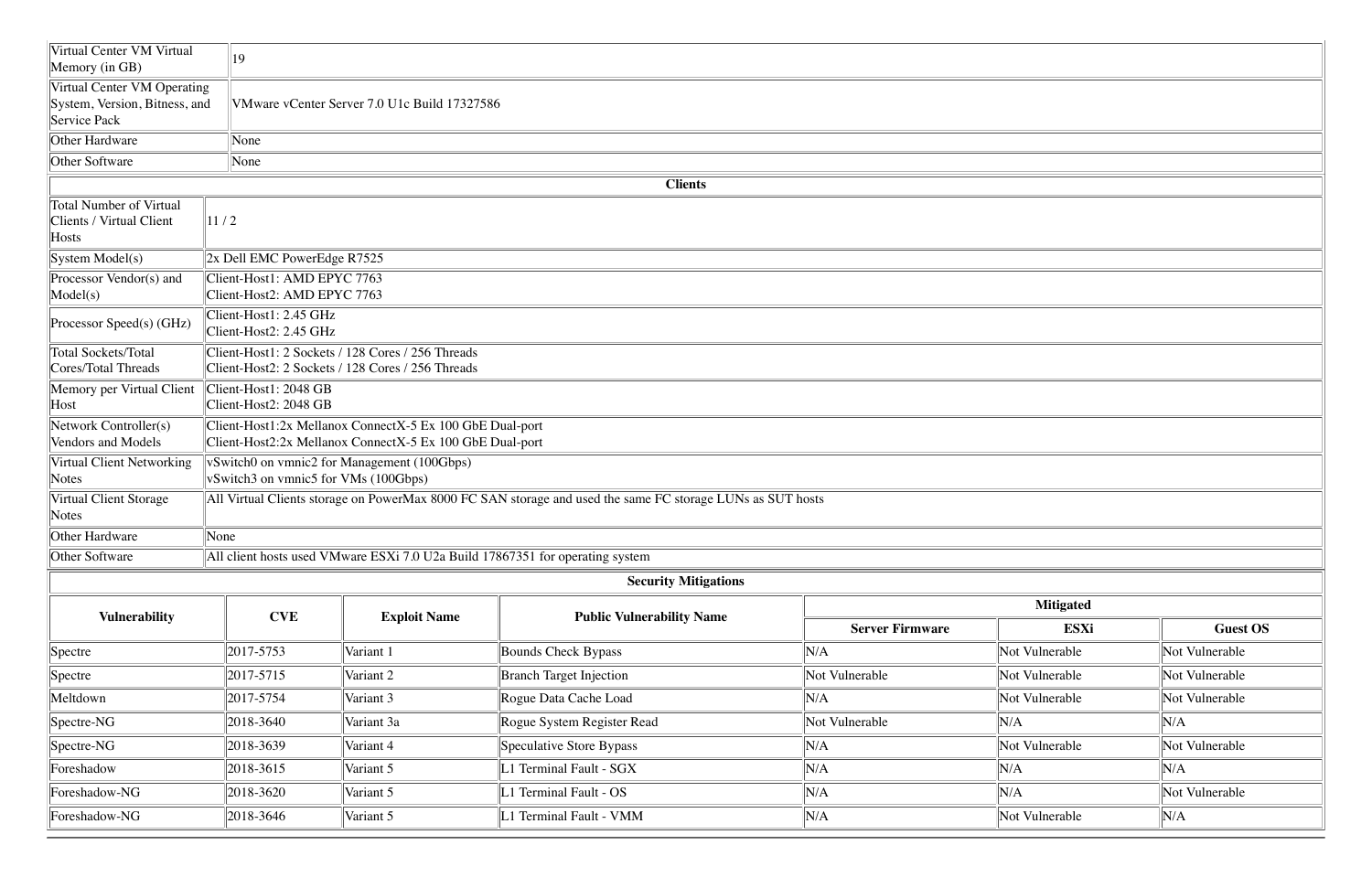### **Notes for Workload**

Template deployed with disk type: Thick Eager

#### **Virtualization Software Notes**

- vSphere DRS Migration Threshold level set to 1
- !"Logical CPU configuration changed for all multi-CPU VMs except for PrimeClient to 1 socket with multiple cores (default: Single core per socket)
- Logging disabled for all VMs except for the template VMs (default: Enabled)
- !"CPU and Memory shares set to high for all DS3DB, ElasticDB, and ElasticLB VMs (default: Normal)
- CDROM removed from all VMs except for PrimeClient, Client, and template VMs (default: Present)
- All memory reserved for DS3DB VMs (default: Non-reserved)
- sched.mem.pin set to TRUE for all DS3DB VMs (default: FALSE)
- !"sched.mem.lpage.enable1GPage set to TRUE for all DS3DB VMs (default: FALSE)
- CPU shares set to Low for all Standby VMs (default: Normal)
- Third virtual disk removed from DS3DB0 before cloning DS3DB VMs for other tiles

#### **Advanced Settings**

- /adv/UserVars/SuppressShellWarning=1(default:0)
- /adv/UserVars/HostClientCEIPOptIn=1 (default:0)

#### **Server Notes**

#### **Server BIOS Settings**

- NUMA Per Socket set to 4 (default:1)
- L3 cache as NUMA domain Disabled (default:Enabled)

#### **Networking Notes**

- vSwitch0 on vmnic2 for Management and VMs (100Gbps)
	- $\circ$  vSwitch0 and vmnic2 MTU set to 9000 (default:1500)
- vSwitch3 on vmnic5 for vMotion (100Gbps)
	- $\circ$  vSwitch3 and vmnic5 MTU set to 9000 (default:1500)

#### **Storage Notes**

Host OS installed on 2x900GB(RAID1)WD SSDs Dell EMC PowerMax 8000

- Number of Directors:2
- Dell EMC PowerMax OS 5978.479.479
- 1x 50TB LUN used for VMmark (for VMs, Deploy, Storage vMotion and XVmotion)

#### **Datacenter Management Server Notes**